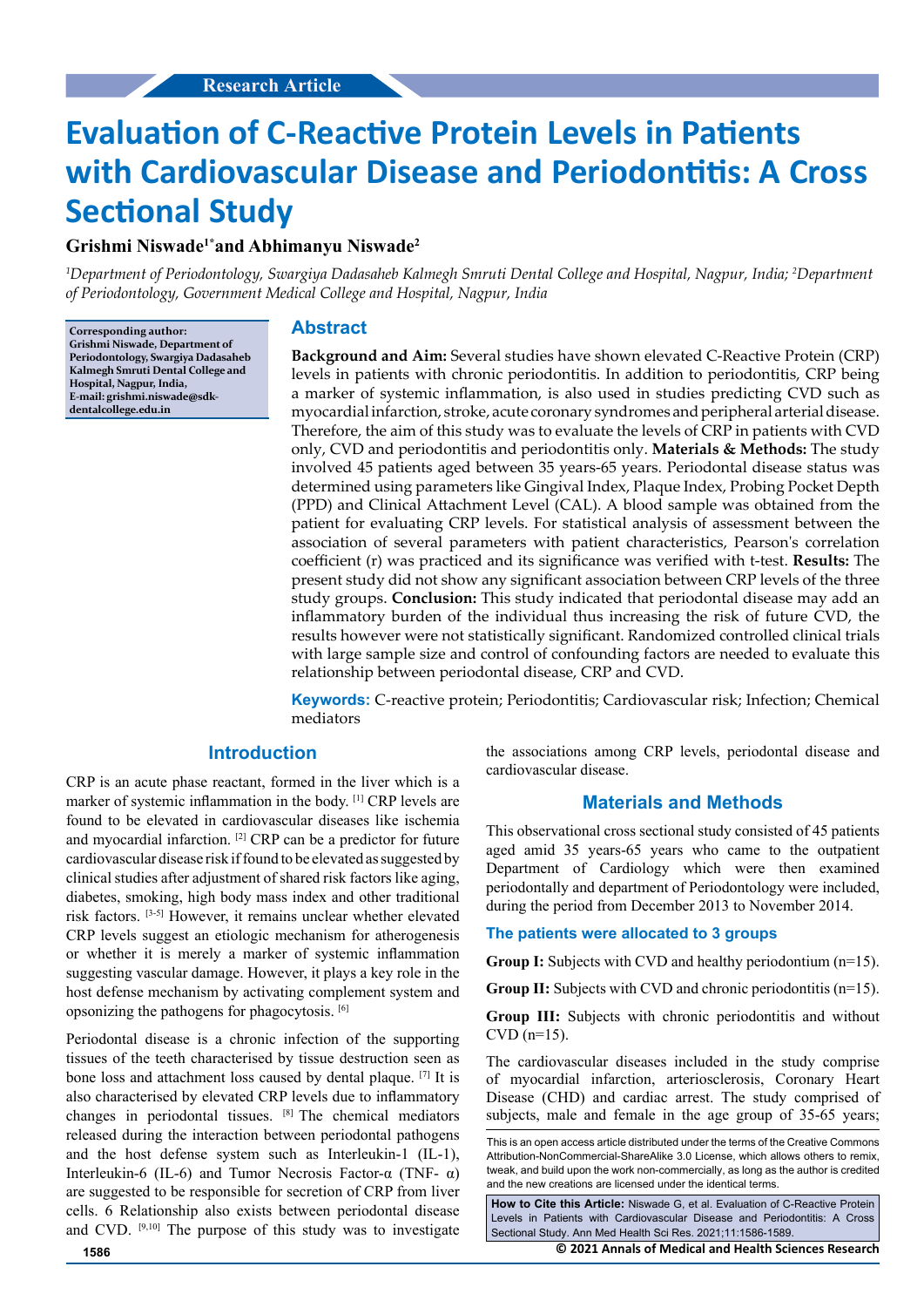having chronic periodontitis with Probing Pocket Depth (PPD) and Clinical Attachment Loss (CAL)  $\geq$  4 mm. Group III of the study comprised of systemically healthy subjects. Subjects were excluded if there was past history of known systemic diseases (except cardiovascular disease), antibiotic treatment or medication usage from last six months. Smokers and hypertensive patients were disqualified totally from the study. Expectant and lactating women, subjects taking Calcium channel blockers for management of cardiovascular disease, subjects who have undergone periodontal treatment within 6 months of study and aggressive periodontitis patients were eliminated from the study.

All patients gave written informed consent and the Institutional Ethics Committee permitted the study. The study procedure followed the ethical guidelines of the 2013 Declaration of Helsinki. A case history format was specially designed for recording the past medical and dental history of the patients along with the gingival and periodontal examination and other clinical details.

#### **Periodontal assessment**

The periodontal condition was measured with clinical and radiographic parameters. Clinical assessment was based on Gingival Index (GI), Plaque Index (PI), Probing Pocket Depth (PPD) at four sites per tooth and CAL at four sites per tooth with a William's graduated periodontal probe. Alveolar bone level was perceived radiographically by means of a normal Ortho Pantomo Graph (OPG).

#### **Biochemical factor**

**C-reactive protein assessment:** A blood sample was obtained at the time of examination for assessing CRP. Directly after specimen assortment, vials were stowed under appropriate conditions. CRP was quantified by Latex method (Beacon Diagnostics Pvt. Ltd.). This kit contains polystyrene latex particles coated with anti-CRP monoclonal antibody. When serum containing CRP levels  $\geq 0.6$  mg/dL is mixed with the latex reagent, an evidently noticeable agglutination is detected macroscopically within two minutes. No agglutination is observed if the serum sample contains CRP levels <0.6 mg/dL.

#### **Results**

The present study was undertaken with the aim to estimate the levels of C-reactive protein in these patients. A total of 45 patients were recruited from the Outpatient Department of Cardiology and Periodontology for the present study. The demographic characteristics are shown in Table 1 along with gender distribution [Table 2].

Out of 15 patients, 5(33.33%) patients were positive for CRP and 10(66.67%) were negative in Group I, 9(60%) patients were positive for CRP and 6(40%) were negative in Group II and 9(60%) patients were positive for CRP and 6(40%) were

| Table 1: Summarization of age of study subjects by groups. |         |         |          |          |  |  |  |  |
|------------------------------------------------------------|---------|---------|----------|----------|--|--|--|--|
|                                                            | Group 1 | Group 2 | Group 3  | Total    |  |  |  |  |
| No. of subjects                                            | 15      | 15      | 15       | 45       |  |  |  |  |
| Mean age                                                   | 426     | 51.133  | 45.6     | 46.444   |  |  |  |  |
| SD                                                         | ± 6.310 | ± 8.991 | $+ 7452$ | $+8.297$ |  |  |  |  |

| Table 2: Gender distribution of study subjects by groups. |         |         |         |       |  |  |  |
|-----------------------------------------------------------|---------|---------|---------|-------|--|--|--|
| Gender                                                    | Group 1 | Group 2 | Group 3 | Total |  |  |  |
| Male                                                      | 9       | 10      | 6       | 25    |  |  |  |
| $\frac{0}{0}$                                             | 60      | 66.67   | 40      | 55.56 |  |  |  |
| Female                                                    | 6       | 5       | 9       | 20    |  |  |  |
| $\%$                                                      | 40      | 33.33   | 60      | 44 44 |  |  |  |
| Total                                                     | 15      | 15      | 15      | 45    |  |  |  |
| $\%$                                                      | 100     | 100     | 100     | 100   |  |  |  |

| Table 3: Percentage values of CRP.                                   |         |                    |         |              |  |  |  |
|----------------------------------------------------------------------|---------|--------------------|---------|--------------|--|--|--|
|                                                                      | Gropu 1 | Group <sub>2</sub> | Group 3 | <b>Total</b> |  |  |  |
| $>0.6$ mg/dL                                                         | 5       | 9                  | 9       | 23           |  |  |  |
| %                                                                    | 33.33   | 60                 | 60      | 51.1         |  |  |  |
| $< 0.6$ mg/dL                                                        | 10      | 6                  | 6       | 22           |  |  |  |
| $\%$                                                                 | 66.67   | 40                 | 40      | 48.89        |  |  |  |
| Total                                                                | 15      | 15                 | 15      | 45           |  |  |  |
| $\%$                                                                 | 100     | 100                | 100     | 100          |  |  |  |
| Values are mean ± standard deviation unless otherwise indicated; SD: |         |                    |         |              |  |  |  |

Standard Deviation; S: Significant; NS: Not Significant; (P-value=0.241).

negative. When pairwise comparisons were made, the CRP levels in all the study groups were not statistically significant [Table 3].

## **Discussion**

The fact that chronic inflammation is one of the characteristic features of periodontal disease is of special interest because, in recent years, evidence has been accumulated implicating low-grade inflammatory process in the pathogenesis of atherosclerosis and subsequent ischemic heart disease. Accordingly, chronic infection and inflammation are now being increasingly considered as new risk factors for the development of atherosclerotic cardiovascular disease and the results of recently conducted studies demonstrate that periodontal disease may increase systemic levels of inflammatory mediators and thus potentially contribute to the inflammation-associated atherosclerotic process. [11,12] There are studies in the literature indicating a relationship between periodontal disease and atherosclerosis indicating atheroma development in periodontitis patients. [13]

The present study was designed to estimate the levels of CRP in patients with periodontal disease andCVD. The study involved 45 subjects of the mean age group of 46.4 years  $\pm$  8.2 years [Table 1] and there are 55.56% of males in the study and 44.44% of females [Table 2]. With regards to age, the results were not statistically significant among the three groups, for which random selection could be a cause. Though it has been proposed that subclinical atherosclerosis associated tooth loss and periodontal disease are more prevalent in men as matched to women. [14] American Heart Association (AHA) in 2015 on National health and Nutritional survey suggests that theoccurrence of CHD by age and sex, is equivalent in the age group of 20 yearrs-39 years of age and thus the prevalence increases in men in the age group of 40 years-59 years, 60 years-79 years and above 80 years of age.

When the C-reactive protein was evaluated, it was found that 33.3% of patients were positive for CRP in Group I, 60% in Group II and 60% in Group III. When intergroup comparisons were carried out, the results were not statistically significant.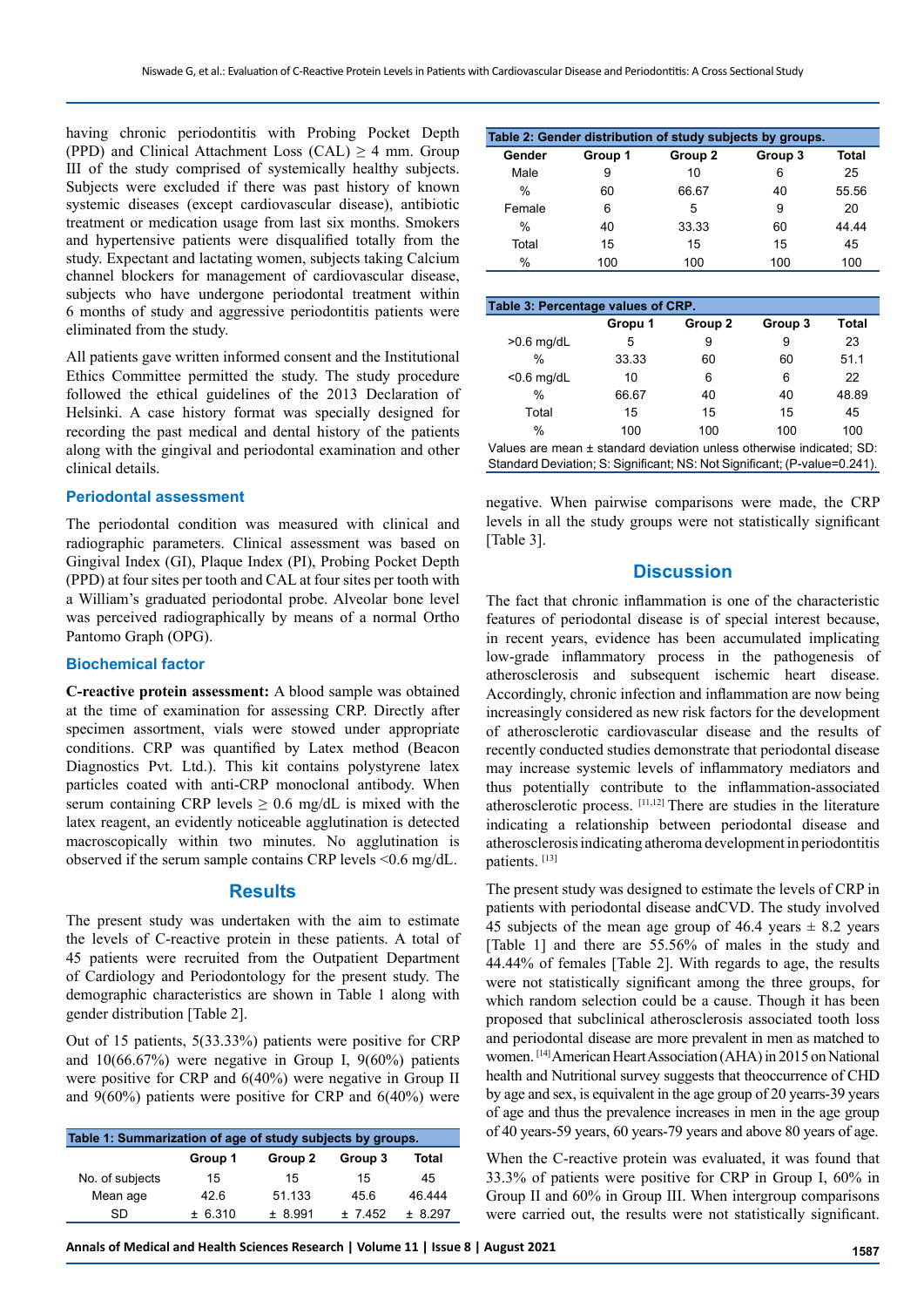CRP levels in the range 1 mg/L-3 mg/L have been suggested as risk factors for cardiac and cerebrovascular events. [15] The reason for interest in serum levels of CRP in periodontal disease lies in the fact that epidemiological research indicates the relationship between periodontal disease and CVD. It is conceivable that increased levels of CRP in periodontal disease can explain at least in part the association between periodontal disease and CVD.

Cross sectional and prospective studies have established that elevated peripheral blood levels of several systemic inflammatory markers including CRP are associated with increased risk of cardiovascular diseases and severity of atherosclerosis. [16] It has been proposed that CRP could be elevated due to undiagnosed chronic infectious processes; subsequently their proinflammatory properties may increase the existing inflammatory activity in plaque associated lesions in coronary arteries and thus predispose for cardiac events. [17]

The current elevated levels of CRP in patients of Group II and Group III that is in presence of periodontitis confirm previous reports. [18] Also, CRP may act as an intermediate factor that may link periodontal disease to elevated cardiovascular risk. The number of patients positive for CRP in Group I (Patients with cardiovascular disease and healthy periodontium) was comparatively lower as compared to the other groups, but it was not statistically significant. When intergroup comparisons with respect to CRP levels were carried out in the present study, the outcomes were not statistically significant which could be attributed to the fact that the study groups were not absolutely healthy.

Limitation includes that additional biomarkers apart from C-reactive protein should be used in future studies. Better evidence for such a relation between periodontal disease and CRP levels would be provided by the demonstration that successful treatment of periodontal disease is associated with reduction in CRP levels.

#### **Future scope of the study**

- 1. Microbial analysis of the periodontal pathogens and atherosclerotic plaques should be carried out.
- 2. Role of other cardiovascular risk factors should be considered.
- 3. Impact of interleukin genotypes on cardiovascular disease and periodontitis should be considered.
- 4. Interventional studies should be carried out.

#### **Conclusion**

Vascular system of human body is prone for atherosclerosis by various risk factors among which periodontitis is an important and independent risk factor. It is one of the major killers throughout the world and Asians are more prone for atherosclerosis compared to western world. So, it is very essential to implement a comprehensive method for identification of initial atherosclerotic events in high-risk patients and also in general population so that more vigorous preventive measures can be taken. CRP levels provide with an important diagnostic tool for preventing serious CVDs thus reducing the morbidity

and mortality of these diseases.

## **References**

- 1. Ebersole JL, Cappelli D. Periodontitis humans and nonhuman primates: Oral systemic linkage inducing acute phase proteins. Periodontal. 2000;23:19-49.
- 2. Ridker P. Inflammation, aspirin and the risk of cardiovascular disease in apparently healthy men. N Engl J Med. 1997;336:973-979.
- 3. Ridker P. Prospective study of C-reactive protein and the risk for future cardiovascular events among apparently healthy women. Circulation. 1998;98:731-733.
- 4. Haverkat F. Production of C-reactive protein and risk of coronary events in stable and unstable angina. Lancet. 1997;349:462-466.
- 5. Pirro M. Age and duration of follow up as modulators of the risk of the risk of ischemic heart disease associated with high plasma C-reactive protein levels. Arch Intern Med. 2001;161:2474-2480.
- 6. Bansal T. C-reactive protein and its association with periodontal disease: a brief review. J Clin Diagnostic Res. 2014;8: ZE21-ZE24.
- 7. Newman MG, Takei HH, Klollevold PR, Carranza FA. Classification of diseases and conditions affecting the periodontium. Clinical Periodontology (10<sup>th</sup> edn). Saunders. Philadelphia. 2006;103-104.
- 8. Black S, Kushner I, Samols D. C-reactive Protein. J Biol Chem. 2004;279:48487-48490.
- 9. Loos BG, Craandijk J, Hoek FJ, vanDillen WPM, van der Velden U. Elevation of systemic markers related to cardiovascular diseases in the peripheral blood of periodontitis patients. J Periodontol. 2000;71:1528-1534.
- 10. Niswade G. Study of common carotid and brachial artery hemodynamic variations in periodontal disease in Central India-a clinical study. Clin Epidemiology Glob Health. 2019;7:481-487.
- 11. Lowe GDO, Danesh J. Classical and emerging risk factors for cardiovascular disease. Semin Vasc Med. 2002;2:229–445.
- 12. Pearson TA, Mensah GA, Alexander RW. Markers of inflammation and cardiovascular disease: Application to clinical and public health practice: a statement for healthcare professionals from the Centers for Disease Control and Prevention and the American Heart Association. Circulation. 2003;107:499–511.
- 13. Niswade G. Study of common carotid and brachial artery hemodynamic variations in periodontal disease in central India-a clinical study. Clin Epidemiology Glob. Health.2019;7:481–487.
- 14. MoıseDesvarieux. Gender differences in the relationship between periodontal disease, tooth loss, and atherosclerosis. Stroke. 2004;35:2029-2035.
- 15. Kamath DY, Xavier D, Sigamani A, Pais P. High sensitivity C-Reactive Protein (HsCRP) & cardiovascular disease: An Indian perspective. Indian J Med Res. 2015;142:261-268.
- 16. Paraskevas S. A systematic review and meta-analyses on C-reactive protein in relation to periodontitis. Clin Periodontol. 2008;35:277–290.